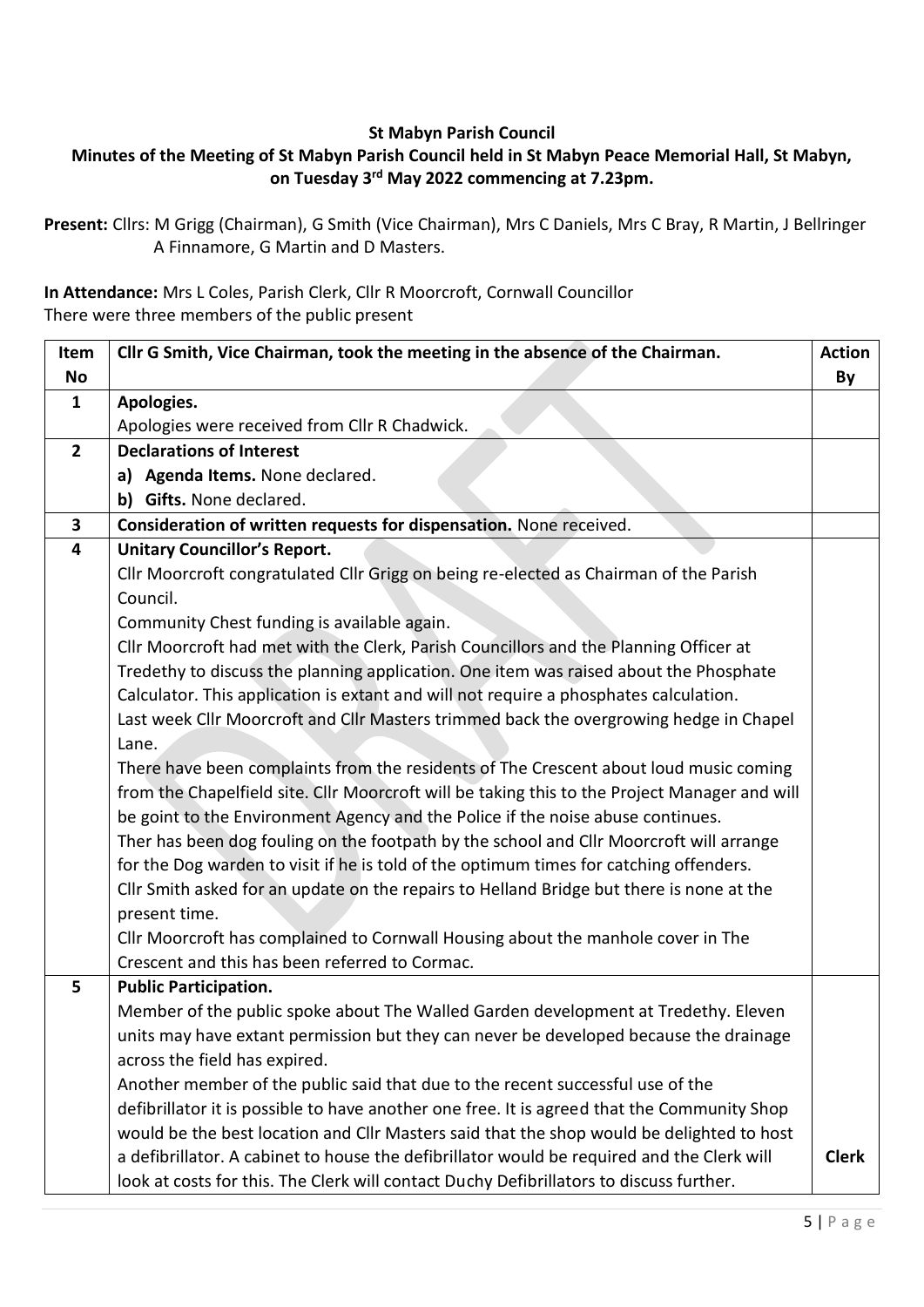| 6                       |    | Response to Public Participation. Covered.                                                                              |              |  |
|-------------------------|----|-------------------------------------------------------------------------------------------------------------------------|--------------|--|
| $\overline{\mathbf{z}}$ |    | <b>Planning</b>                                                                                                         |              |  |
|                         |    | a) Planning applications received before the agenda was finalised:                                                      |              |  |
|                         |    | PA22/03046 The Walled Garden, Tredethy, Hellandbridge, Bodmin. Demolition of                                            |              |  |
|                         |    | existing partial garden wall and reconstruction approximately 2m northward,                                             |              |  |
|                         |    | formation of temporary construction access in western hedge (to be reinstated on                                        |              |  |
|                         |    | completion), formation of refuse collection area, location of foul drainage plant and                                   |              |  |
|                         |    | soakaway in south west corner of site and amendment to south gable of Units 2 and                                       |              |  |
|                         |    | 10 arising from not constructing Units 1 and 11. Cllr Daniels led the discussion on this                                |              |  |
|                         |    | item. There is extant permission for 11 units but these cannot be built because the                                     |              |  |
|                         |    | sewerage was going to be discharged on Tredethy House land for which there is no                                        |              |  |
|                         |    | permission. However, this application stated that the wall and the arch had to remain                                   |              |  |
|                         |    | at all costs. If the applicant now only wants to build nine units a new planning                                        |              |  |
|                         |    | application will have to be submitted. However, it is felt that the developer will                                      |              |  |
|                         |    | proceed with the extant permission for 11 but only deliver 9, effectively achieving a                                   |              |  |
|                         |    | desired outcome without having to submit further plans.                                                                 |              |  |
|                         |    | In the terms of the 2008 permission it was stated that the wall should remain and the                                   |              |  |
|                         |    | residents would like to see this upheld and the wall to stay in its original position. The                              |              |  |
|                         |    | Historic Officer's report has changed since 2008 but the wall has not. There are                                        |              |  |
|                         |    | concerns that the Environment Agency are not getting involved. The drainage and                                         |              |  |
|                         |    | sewerage system are sited by the boundary wall and if it overflows the sewage will go                                   |              |  |
|                         |    | straight into the nearby land drain and flow into the River Camel, where protected eels                                 |              |  |
|                         |    | reside. The developer is proposing to take out the Cornish hedge to allow access but                                    |              |  |
|                         |    | the Historic Officer has said that the wall itself must remain untouched.                                               |              |  |
|                         |    | Refusal of the application was proposed by Cllr Smith, seconded by Cllr G Martin                                        |              |  |
|                         |    | with all in favour. Cllr Daniels did not vote to avoid a conflict as she is a neighbour to                              | <b>Clerk</b> |  |
|                         |    | the property. It was RESOLVED to refuse the application and the Clerk will write and                                    |              |  |
|                         |    | state that the Parish Council does not accept the Cornwall Council advice on the                                        |              |  |
|                         |    | Phosphate Calculator and also write to the Environment Agency and Natural England                                       |              |  |
|                         |    | to see if they want to conduct a judicial review on the phosphates.                                                     |              |  |
|                         |    | b) Planning applications received after the agenda was published:                                                       |              |  |
|                         |    | PA22/03898, Chapelfield, Chapel Lane, St Mabyn Bodmin. Variation of Condition 3 of                                      |              |  |
|                         |    | Application No. PA16/00181, dated 11 <sup>th</sup> April 2017 (Residential Development of 14                            |              |  |
|                         |    | dwellings with associated works).<br>PA22/03899, Chapelfield, Chapel Lane, St Mabyn Bodmin. Variation of Condition 5 of |              |  |
|                         |    | Application No. PA17/06588, dated 24 <sup>th</sup> September 2019 (Proposed residential                                 |              |  |
|                         |    | development of 13 dwellings (Affordable and Open Market dwellings)).                                                    |              |  |
|                         |    | Following discussion in which it is felt that the sewerage works is not adequate to deal                                |              |  |
|                         |    | with the waste from the above sites. Cllr Smith asked if the Environment Agency has                                     |              |  |
|                         |    | accepted the scheme. There are no comments on the Planning Portal from SWW. Cllr                                        |              |  |
|                         |    | Smith recommended lodging a holding comment because the Parish Council would like                                       |              |  |
|                         |    | more information on the adequacy of the sewage system. It is noted that Greenwix                                        |              |  |
|                         |    | Parc discharges into the River Allen and then into the River Camel. It was RESOLVED                                     |              |  |
|                         |    | that the PC will object until further information is received, proposed by Cllr Smith,                                  |              |  |
|                         |    | seconded by Cllr Masters with all in favour.                                                                            |              |  |
|                         | C) | Planning decisions notified by Cornwall Council: None.                                                                  |              |  |
|                         | d) | Other Planning Matters. It was brought to the attention of the Council that a large                                     |              |  |
|                         |    | barn at Helland Barton Farm has been erected contrary to the plans for the                                              |              |  |
|                         |    | development. Although it is not in St Mabyn Parish, the Clerk will write to the Planning                                | <b>Clerk</b> |  |
|                         |    |                                                                                                                         |              |  |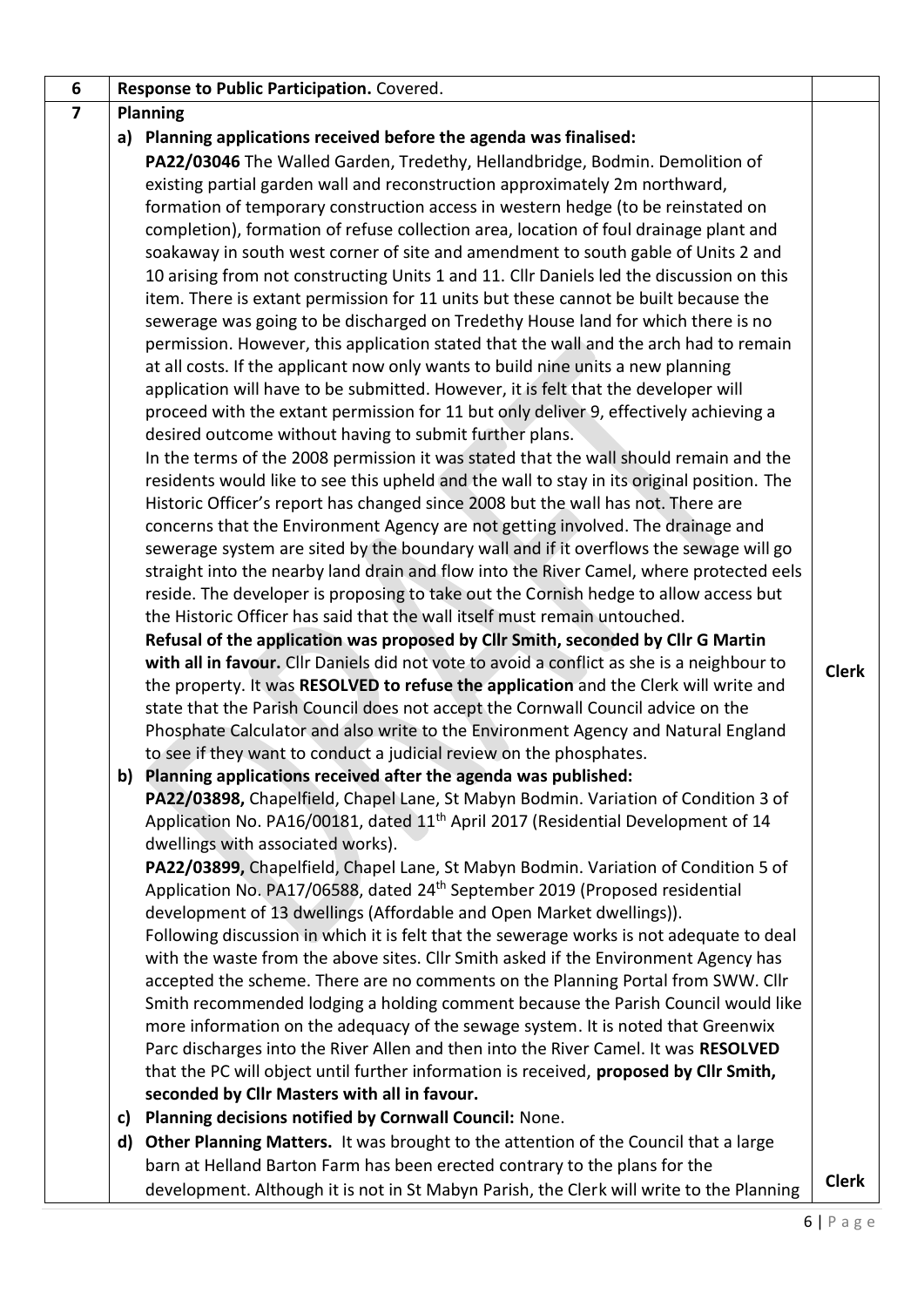|    | Officer for information. It is situated in an Area of Great Landscape Value and is right           |              |
|----|----------------------------------------------------------------------------------------------------|--------------|
|    | on top of a hill. There is also some dispute over its use. Clerk to write to Enforcement           | <b>Clerk</b> |
| 8  | Minutes from the Meeting held on Tuesday 5 <sup>th</sup> April 2022.                               |              |
|    | It was RESOLVED that the Minutes of the meeting held on Tuesday 5 <sup>th</sup> April 2022 are a   |              |
|    | true record of that meeting, proposed by Cllr Smith, seconded by Cllr C Daniels with all           |              |
|    | who had been present at that meeting in favour.                                                    |              |
| 9  | <b>Matters Arising from the above Minutes.</b>                                                     |              |
|    | No matters brought forward.                                                                        |              |
| 10 | King George V Playing Field.                                                                       |              |
|    | Cllr Daniels asked if R Bray had started on the repair of the Multi-Tower.                         |              |
|    | Cllr Daniels said that there should be twice monthly play equipment inspections. The Clerk         | <b>Clerk</b> |
|    | will provide a schedule for completion and the rota will be decided at the next meeting.           |              |
|    | This month Cllr Daniels and Cllr Bray will carry out the inspections.                              |              |
|    | It was RESOLVED that the Clerk will purchase a new tyre swing, complete with chains,               | <b>Clerk</b> |
|    | proposed by Cllr Daniels, seconded by Cllr Bray with all in favour.                                |              |
|    | Cllr Grigg said that the Community Group would like to put up a granite sign for the               |              |
|    | Jubilee Tree. This was RESOLVED, proposed by Cllr Masters, seconded by Cllr R Martin               | <b>Clerk</b> |
|    | with all in favour. The Clerk will contact.                                                        |              |
| 11 | Cemetery.                                                                                          |              |
|    | The bench seat has been ordered.                                                                   |              |
|    | The Clerk has written to the Diocese regarding the piece of wasteland behind the broken            |              |
|    | fencing and a meeting will take place on site to discuss.                                          | <b>Clerk</b> |
| 12 | Footpaths. Nothing to report.                                                                      |              |
|    |                                                                                                    |              |
| 13 | <b>Highway Matters.</b>                                                                            |              |
|    | The Clerk had reported various issues to Highways and reported the responses. Cllr                 |              |
|    | Masters said about the speed of vehicles in Station Road. Cllr Moorcroft will ask Oliver           | <b>RM</b>    |
|    | Jones, Highways, for suggestions but will ask for speed detection measures to be put in            |              |
|    | place to capture data.                                                                             |              |
|    | The Clerk will ask Oliver Jones about a dropped kerb for the bus stop and also Disability          | <b>Clerk</b> |
|    | Cornwall.                                                                                          |              |
| 14 | Queen's Platinum Jubilee.                                                                          |              |
|    | Cllr Bray said that from May 10 <sup>th</sup> burnable items could be taken up to the farm for the |              |
|    | beacon.                                                                                            |              |
|    | The Jubilee coins have been received and a method of distributing them needs to be                 |              |
|    | decided.                                                                                           |              |
| 15 | Hearing Loop. Deferred to the next meeting                                                         | <b>Clerk</b> |
| 16 | Car Park.                                                                                          |              |
|    | Cllr Chadwick is arranging collection of the scalpings.                                            | <b>RC</b>    |
| 17 | Correspondence                                                                                     |              |
|    | a) Police Report. (Circulated). Noted                                                              |              |
|    | b) Cllr Masters has purchased some directional signs for the defibrillator.                        |              |
| 18 | <b>Finance</b>                                                                                     |              |
|    | a) Payments. It was RESOLVED to make the payments for March proposed by Cllr                       |              |
|    | Daniels, seconded by Cllr Bray with all in favour of the following:                                |              |
|    | Online - L Coles, Clerk's April salary, office and expenses<br>Online - HMRC, Clerk's April PAYE   |              |